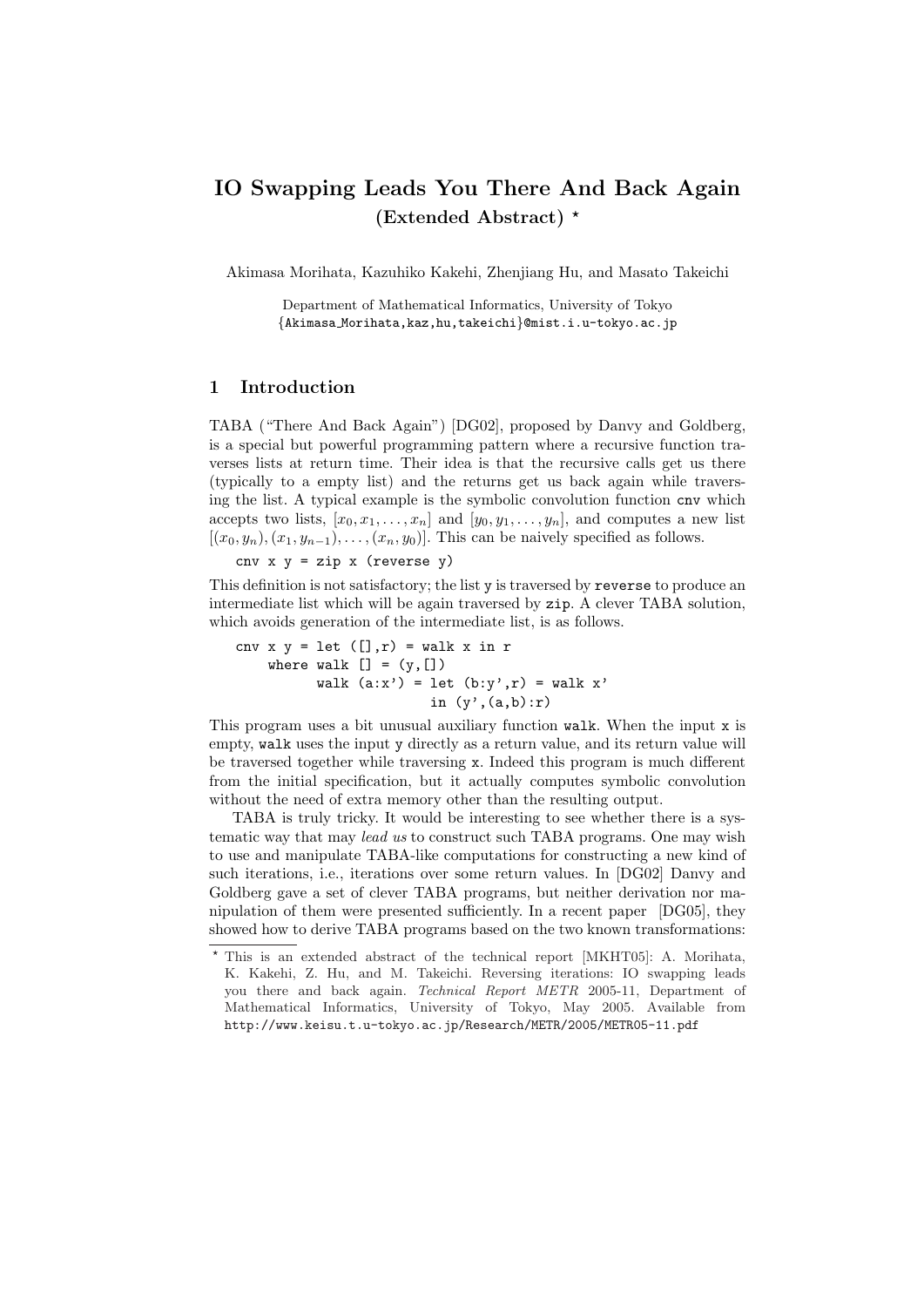```
fst (a,b) = asnd (a,b) = bhead [x_0, x_1, \ldots, x_n] = x_0tail [x_0, x_1, \ldots, x_n] = [x_1, x_2, \ldots, x_n]reverse [x_0, x_1, \ldots, x_n] = [x_n, x_{n-1}, \ldots, x_0]map f [x_0, x_1,..., x_n] = [f x_0, f x_1,..., f x_n]zip [x_0, x_1, \ldots, x_n] [y_0, y_1, \ldots, y_n] = [(x_0, y_0), (x_1, y_1), \ldots, (x_n, y_n)]foldr f e [x_0, x_1, ..., x_n] = f x_0 (f x_1 (\cdots (f x_n e)\cdots))
foldl f e [x_0, x_1,...,x_n] = f (... (f (f e x_0) x_1)...) x_n
```
Fig. 1. Informal definitions of standard functions

CPS transformation and defunctionalization [DN01]. Though being systematic, the method is not constructive; that is to say, it is not incremental.

In this paper, we show a new and clear derivation of TABA programs by a novel program transformation rule called IO swapping. It swaps input and output values of a function, introduces iteration at return times and immediately derives TABA programs. We also demonstrate manipulations of TABA. We can incrementally construct bigger TABA programs from simpler TABA programs by program calculation [BdM96], a transformational approach to carrying programs from their naive definition to their efficient equivalent. The ability to manipulate TABA programs proves the effectiveness of program calculation.

Throughout the paper we use the notation of the functional programming language Haskell [Bir98]. The symbol  $\setminus$  is used instead of  $\lambda$  for  $\lambda$ -expressions. The symbol . denotes function composition. We use many standard Haskell functions, whose informal definitions are given in Figure 1. We also assume that the size of structured data we are treating is finite.

# 2 Calculational Programming and IO Swapping

### 2.1 Calculational Programming

Functional programming languages provide a constructive way of programming, namely development of involved programs through composition of smaller and simpler functions. To improve efficiency of such compositional programming style, function fusion plays an important role, which fuses function composition into a single function and eliminates intermediate data structures passed between them. In this paper we will intensively use the following fusion (promotion) law [Bir89].

#### Theorem 1 (Fold Fusion).

f . foldr  $(\oplus)$  e = foldr  $(\otimes)$  e' provided that  $f \ e = e'$  and  $f \ (a \oplus y) = a \otimes (f \ y)$  hold for all a and y.  $\Box$ 

This theorem indicates that finding a proper operator ⊗ is enough for fusing programs. Such calculation over programs, which is often referred as calculational programming [BdM96] (or program calculation) is a powerful tool, as we later see TABA programs can be manipulated using calculational programming.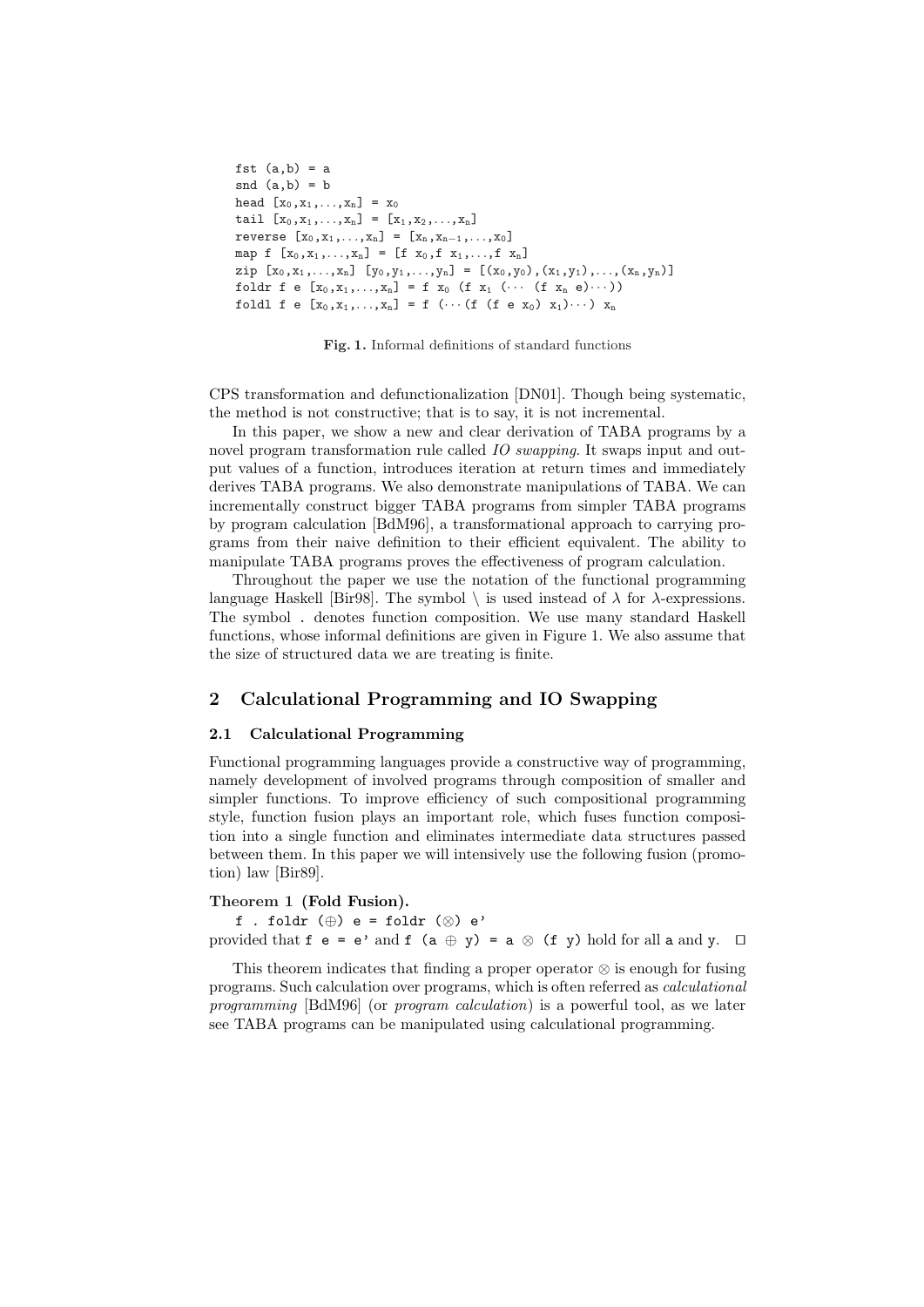

Fig. 2. The models of computation processes of foldl and foldl n

### 2.2 IO Swapping for foldl

The new and effective transformation rule proposed in this paper is IO swapping, which changes the view of functions: It "thinks upside down" about treatments of data structures through literally swapping the input and the output. Before going into the general framework, we explain the essence of the proposed transformation using a typical function foldl in the following theorem.

#### Theorem 2 (IO Swapping for foldl).

The following two functions foldl and foldl n are equivalent.

```
foldl f \in [] = efoldl f e (a:x) = foldl f (f e a) xfoldln f e x = let ([] , r) = foldl' x in r
   where foldl' [] = (x, e)foldl' (b:y) = let ((a:x'), r') = fold' yin (x', f r' a)
```
In foldl' the initial input list  $x$  of foldl $\ln$  is passed directly as the return value of the termination condition, and destructed in its recursive call. In short, this theorem achieves the transformation from foldl to its TABA form.

We make some remarks on the implications of this theorem. Pay attention to how the result is computed using the function parameter f. While f is applied to the accumulation parameter in the function foldl, it comes to the return value of foldl n. This indicates the fact that IO swapping is a rule to swap the inputs (arguments) and the outputs (return values) of the original function. If the input list comes syntactically to the position as the output, consumption of lists in the return value is a natural consequence. Figure 2 illustrates a computation process of foldl and foldl n. Comparing two figures carefully, the idea of IO swapping becomes much more obvious: Turning over the the figure of foldl looks almost the same as that of foldl\_n! It is possible to liken the input list as a tower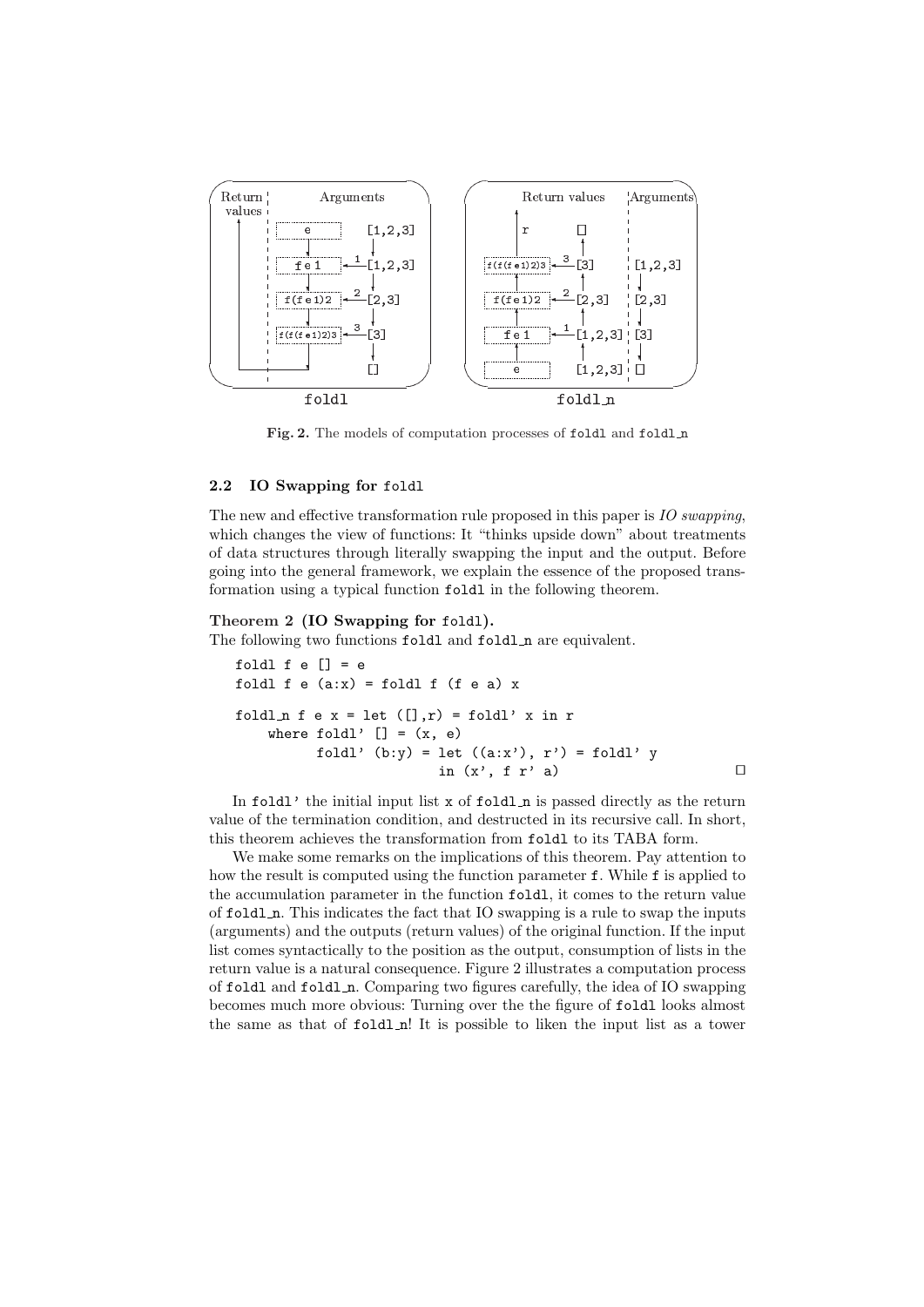where each floor stores a value. When the King, living at the top of this tower, commands servants to gather the values, some go downward from the top to the ground floor (like arguments) or others go upward from the ground floor to the top (like return values), as the phrase "cdr down, cons up" indicates. If the values in the tower are secretly rearranged upside-down, what these servants gather up are exchanged. Instead of such rearrangement, the equivalent effect can take place by transferring consumption of the list from the position of the argument to that of the return value: A return value arranges the values in the list, from the ground floor to the top, providing the reversed, upside-down order of values.

### 2.3 IO Swapping

It is possible to reinforce Theorem 2 so that it can deal with many more functions.

# Theorem 3 (IO Swapping).

The following two functions f1 and f2 are equivalent.

```
f1 x h_0 = let r = f1' x (g_3 r h_0) in r
    where f1' [] h = g_0 hf1' (a:x') h = let r = f1' x' (g<sub>2</sub> a r h)
                           in g_1 a r h
f2 x h<sub>0</sub> = let ([], h, r') = f2' (x, g<sub>0</sub> h) in r'
    where f2' ([], r) = (x, g_3 r h_0, r)f2' (b:y, r) = let (ax', h, r') = f2' (y, g_1 a r h)
                          in (x', g_2 \text{ a r h}, r')
```
Theorem 3 swaps the inputs and outputs of the auxiliary functions. In the definition of function  $f1$ ,  $g_1$  manages the computation of return value, but it manages that of accumulation parameter in  $f2$ . In contrast,  $g_2$  manages the computation of the accumulation parameter in f1 but it manages that of return value in f2. Applications of Theorem 3 are in [MKHT05].

## 3 Deriving TABA Programs by IO Swapping and Fusion

Now we show our derivation of TABA programs. We propose two methods: IO swapping and program calculation. The former directly derives a TABA program and the latter incrementally derives a bigger TABA program by promoting functions into a smaller TABA program.

### 3.1 List Reversal

We start by demonstrating a derivation of TABA-style reverse by the first method. Function reverse is defined by using foldl as follows.

reverse = foldl  $(\forall y \land -> a:y)$  []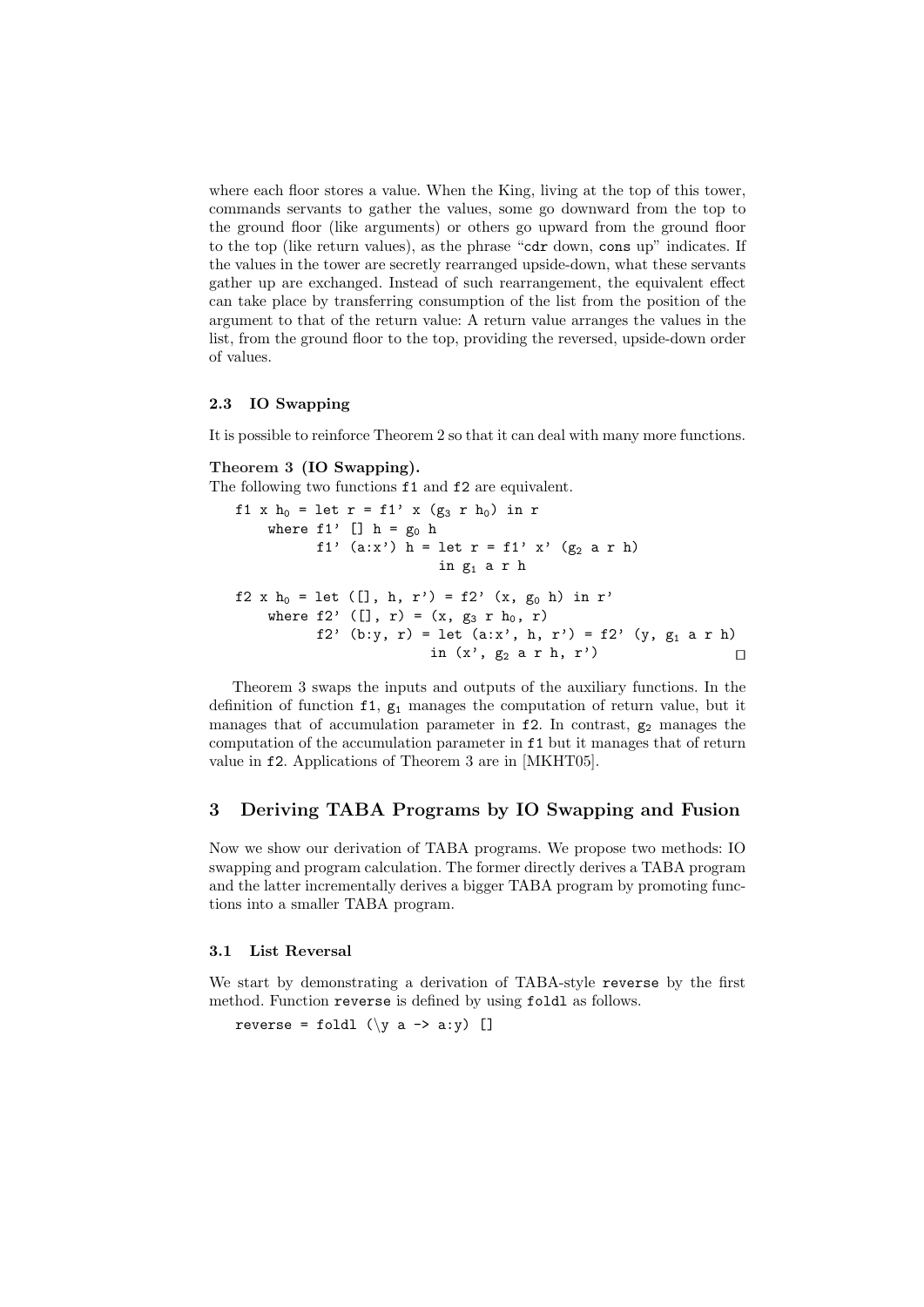Applying Theorem 2 to reverse, we instantly get the following function rev<sub>n</sub>, which is the TABA program for reverse.

```
rev x = 1et ([] , r) = rev' x in r
    where rev' [] = (x, [])rev' (b:y) = let (a:x',r') = rev'in (x', a:r')
```
### 3.2 Symbolic Convolution

Next we show a systematic derivation of the TABA program for cnv in the introduction, starting from the following straightforward specification:

cnv  $x$   $y = zip$   $x$  (reverse  $y$ )

where we assume that x and y have the same length.

To derive TABA-style cnv we use the second method, program calculation, for we already get the TABA program for reverse namely rev<sub>n</sub> in Section 3.1. We derive the TABA program for cnv by promoting zip into rev\_n.

The function rev<sub>n</sub> can be described in terms of foldr for being suitable for later fusion transformation.

rev  $x =$  snd (foldr (\b (a:x',r')->(x',a:r')) (x,[]) x)

Now we calculate TABA program for cnv by promoting the functions into rev n. cnv  $x y = zip x (rev_n y)$ 

> $\Rightarrow$  zip x (snd (foldr (\b (a:x',r)->(x',a:r)) (y,[]) y)) ⇒ snd (id\_zip (foldr (\b (a:x',r)->(x',a:r)) (y,[]) y) x) where  $id_zip(a,y)$   $x = (a, zip x y)$

To promote id zip into foldr in the above, we check the following two conditions to apply the fusion law (Theorem 1).

id zip  $(y, []) x \Rightarrow (y, [])$ id zip  $((\b \ (a:x',r) \rightarrow (x',a:r))$  b  $(a:x',r))$  x  $\Rightarrow$  (x', (head x,a):zip (tail x) r)  $\Rightarrow$  step b (id\_zip (a:x',r)) x where step b r'  $x =$  let  $(ax', r) = r'$  (tail x) in  $(x', \text{ (head } x, a):r)$ 

Therefore, the fusion transformation gives

cnv x y = snd (foldr step  $(\x-y)(y,[]))$  y x)

which is actually the following program after unfolding the folder.

cnv  $x \ y = \text{snd } (\text{cnv'} y x)$ where cnv'  $[] = \xrightarrow{} (y, [])$ cnv' (b:y) =  $\langle x\text{-} \rangle$ let  $(ax', r)$  = cnv' y (tail x) in  $(x', (head x,a):r)$ 

Finally, we make the program more concise with some known calculations. First,  $\eta$ -expansion to remove function values yields the following program, where the case  $\text{cnv'}$  [] [] is obtained from the assumption that length of x and y are same.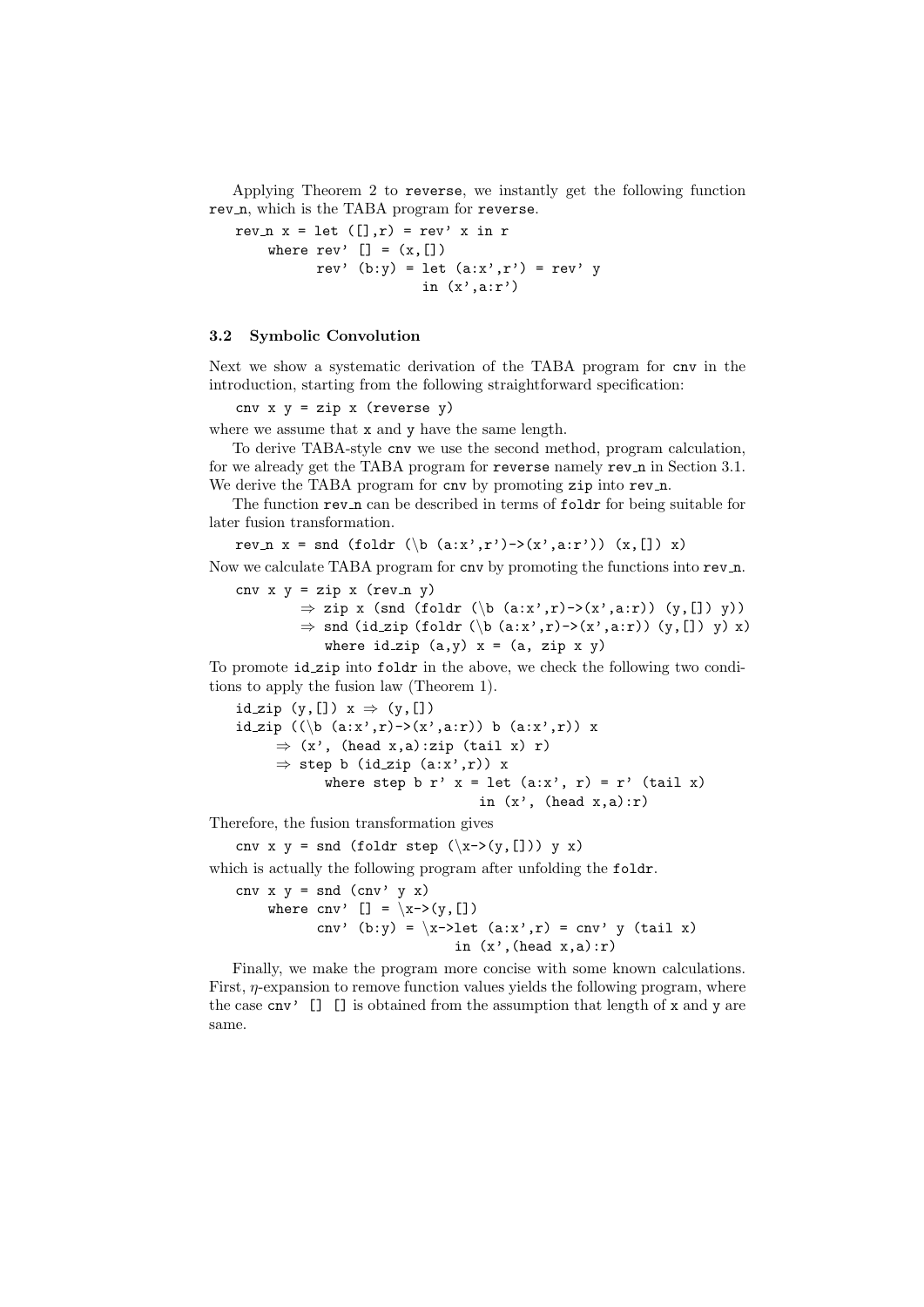cnv x  $y = \text{let } ([], r) = \text{cnv'} y x \text{ in } r$ where  $\text{cnv'}$  []  $[$ ] =  $(y, []$ cnv' (b:y)  $(d:z) = let (a:x',r) = env' y z$ in  $(x', (d,a):r)$ 

Next we eliminate the unnecessary parameter: The first argument of  $cnv'$  is not used at all for producing results. It derives the efficient TABA program for cnv.

```
cnv x y = \text{let } ([], r) = \text{cnv'} x \text{ in } rwhere cnv' [] = (y, [])cnv' (d:z) = let (a:x',r) = env' zin (x', (d,a):r)
```
### 3.3 List Reversal Revisited

As we have seen in successful derivation of cnv, program calculation works effectively if we have some TABA programs in hand. Making sure of it, we choose rev<sub>n</sub>, which is obtained by IO swapping in Section 3.1, as a next example.

From the definition of cnv, we extract rev\_n as follows.

rev  $n \times x \Rightarrow$  map snd (zip x (reverse x))  $\Rightarrow$  map snd (cnv x x)

Starting from this equation, we obtain rev<sub>n</sub> by fusing map with cnv.

rev\_n x  $=$  map snd (cnv x x)  $\Rightarrow$  map snd (snd (foldr (\a(b:y',r)->(y',(a,b):r)) (x,[]) x))  $\Rightarrow$  snd (id map snd (foldr (\a (b:y',r)->(y',(a,b):r)) (x,[]) x)) where id map  $f (a,b) = (a, map f b)$ 

Now we apply Theorem 1 to fuse the above id map with foldr. With checking the following conditions

```
id map snd (x, [] \Rightarrow (x, []id map snd ((a (b:y',r) - (y', (a,b):r)) a (b:y',r))\Rightarrow (y', b:map snd r)
    \Rightarrow (\a (b:y',r)->(y',b:r)) a (id_map snd (b:y',r))
```
we get

$$
rev_n x \Rightarrow end (foldr(\a (b:y',r) - \lambda(y',b:r)) (x, []) x)
$$

which is exactly rev\_n in the form of foldr.

This process indicates that program calculation can be useful guidance for developing TABA programs. We can also derive more involved programs, such as the efficient palindrome detecting program. See [MKHT05].